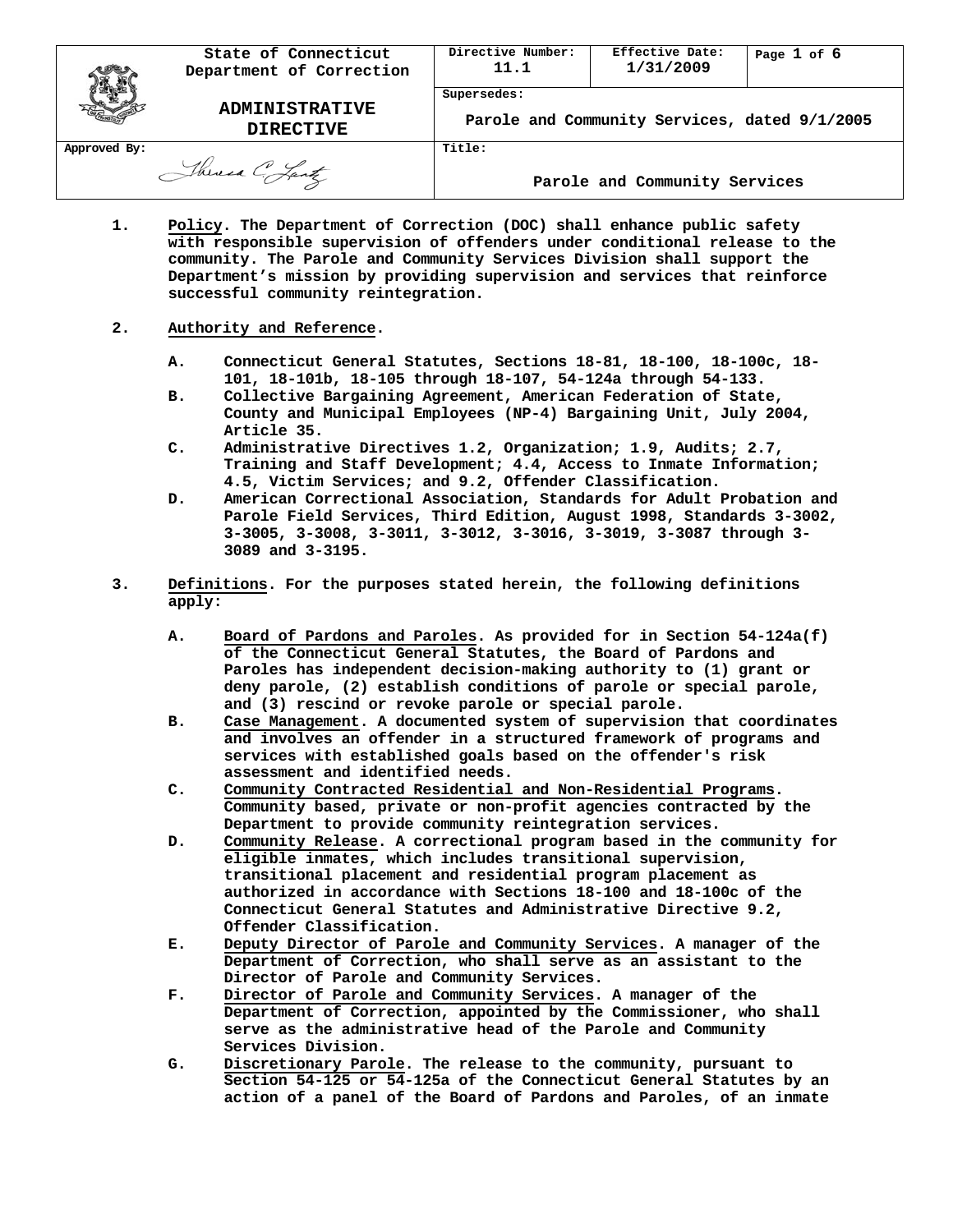## **Parole and Community Services**

**whose term of confinement has not expired, and under such terms and conditions set forth by a panel of the Board of Pardons and Paroles which are subject to regular monitoring by a DOC parole officer for a specified period of time.**

- **H. Parole District. A geographical service area comprised of designated municipalities, administered by a parole manager and staffed by parole officers and ancillary support personnel, to which offenders under direct community supervision are assigned based on residence.**
- **I. Parole Manager. A community-based DOC employee of managerial rank who administers the daily operations of a district office or specialized parole unit and who is responsible for direct supervision of all staff assigned.**
- **J. Parole Officer. A community-based DOC employee who is trained in community supervision techniques, case management methods, and relevant administrative functions.**
- **K. Special Parole. A mandatory period of parole supervision, as ordered by the court, pursuant to Section 54-125e of the Connecticut General Statutes, required of an offender after completion of a term of confinement, subject to terms and conditions of supervision established by a panel of the Board of Pardons and Paroles.**
- **L. Transfer Parole. The discretionary transfer by the Chairperson of the Board of Pardons and Paroles of an offender to supervision by the Parole and Community Services Division, pursuant to Section 54- 125h of the Connecticut General Statutes.**
- **M. Transitional Placement. A program in which certain offenders may be transferred by the Commissioner of Correction or designee to an approved community or private residence after satisfactory performance in a residential program pursuant to Section 18-100(e) of the Connecticut General Statutes.**
- **N. Transitional Supervision. A community correction program approved by the Commissioner of Correction for offenders who meet the criteria as outlined in Section 18-100c of the Connecticut General Statutes.**
- **4. General Principles. The administration and management of the Parole and Community Services Division to include all personnel and inmates assigned to the Division shall be as follows:**
	- **A. The Commissioner of Correction or designee shall establish the policies and procedures for community release (i.e., Transitional Supervision and halfway house placements) and shall also determine eligibility dates and conditions for community release, as well as the level of supervision for those offenders who are transferred to community release programs at the discretion of the Commissioner or designee.**
	- **B. The Chairperson of the Board of Pardons and Paroles has the authority and responsibility as set forth in Section 54-124a(c - e) of the Connecticut General Statutes, which includes but is not limited to (1) overseeing all administrative affairs of the Board, and (2) adopting policies in all areas of pardons and paroles including but not limited to granting pardons; commutations of punishments; or releases, conditioned or absolute, in the case of any person convicted of any offense.**
	- **C. The Parole and Community Services Division shall develop, implement and maintain policies and procedures which shall require:**
		- **1. the supervision and enforcement of all conditions imposed on offenders released to Discretionary Parole, Special Parole,**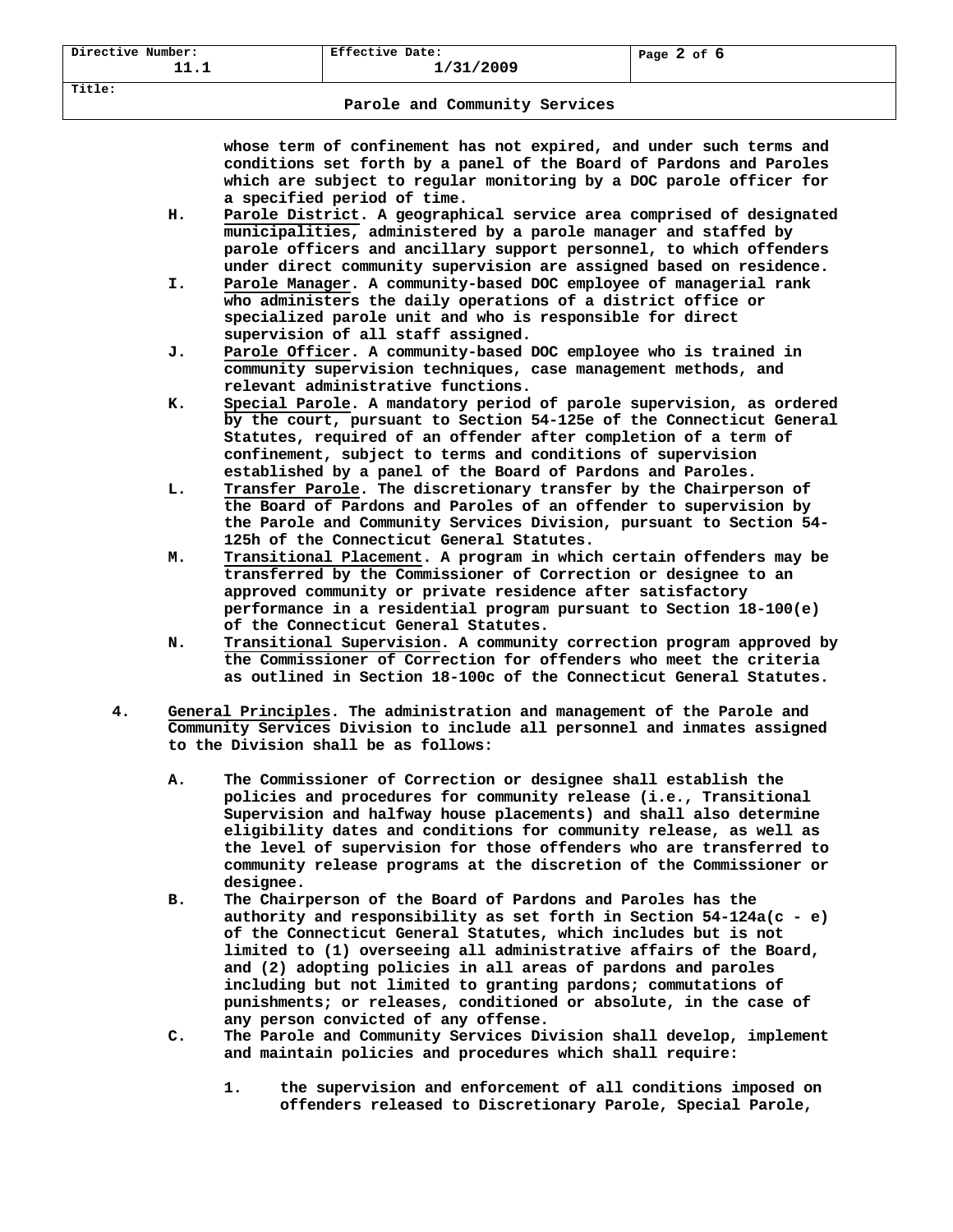**Title:**

**Transfer Parole, Transitional Placement, and Transitional Supervision, and for the management of offenders placed in contracted residential programs.**

- **2. the Division to focus on successful strategies to reduce recidivism and to support the reintegration of offenders into the community by providing programs and structured activities with clearly defined behavioral expectations.**
- **3. the Division to strive to employ evidence-based practice, emergent technology, and innovation to ensure effective supervision, service delivery, and accountability. A range of social, substance abuse, and support services shall be provided by contracted providers and by collaboration with other state, municipal, and private agencies.**
- **4. the Division to enforce the provisions of the Interstate Compact Agreement regarding offenders from other jurisdictions in accordance with Section 54-133 of the Connecticut General Statutes.**
- **5. Field Operations Manual. The Deputy Directors of Parole and Community Services shall develop and maintain a field operations manual containing detailed information concerning Division organization and general policy, office procedures, specialized units, case management, and security procedures. The field operations manual shall be reviewed by the Director of Parole and Community Services by October 1st of each year and revised as necessary.**
- **6. Division Organization. The Parole and Community Services Division shall be comprised of the following operational components in accordance with Administrative Directive 1.2, Organization:**
	- **A. District Parole Offices. District parole offices shall be located in the following municipalities:**
		- **1. Bridgeport;**
		- **2. Hartford;**
		- **3. New Haven;**
		- **4. Norwich; and,**
		- **5. Waterbury.**
	- **B. Specialized Parole Units. The Parole and Community Services Division shall develop and maintain parole units to administer the specialized functions of the Division. These specialized units shall be identified as:**
		- **1. Central Intake Unit;**
		- **2. Fugitive Investigations Unit;**
		- **3. Mental Health Unit;**
		- **4. Residential Services Unit;**
		- **5. Special Management Unit;**
		- **6. Strategic Planning and Research Unit; and,**
		- **7. Support Services Unit.**
- **7. Duties and Responsibilities. Parole and Community Services Division staff shall be assigned, but not limited to, the following duties and responsibilities:**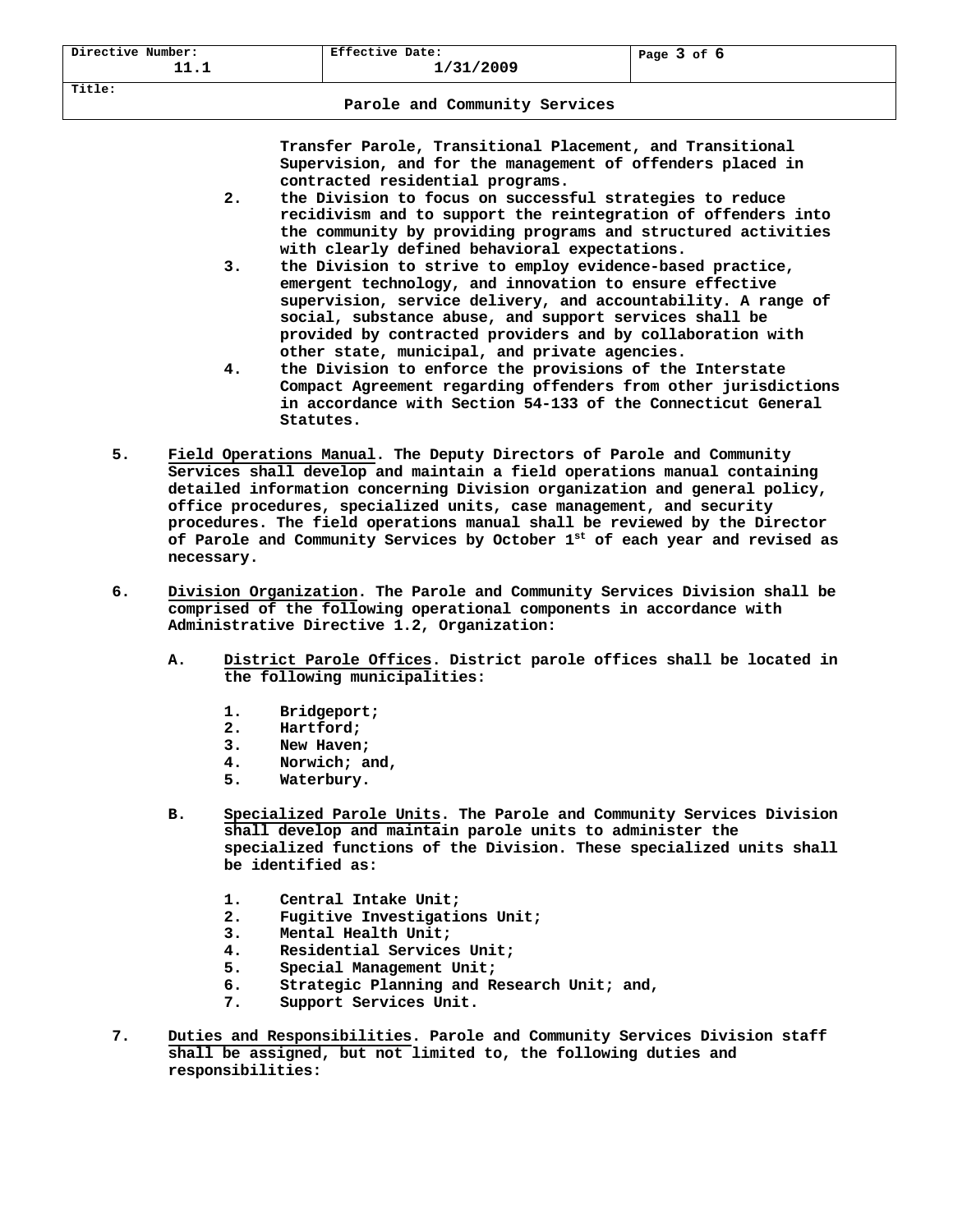| Directive Number:<br>11.1               | Effective Date:<br>1/31/2009 | Page 4 of 6 |  |  |  |  |  |
|-----------------------------------------|------------------------------|-------------|--|--|--|--|--|
| Title:<br>Parole and Community Services |                              |             |  |  |  |  |  |
|                                         |                              |             |  |  |  |  |  |

- **A. Director of Parole and Community Services. The Director of Parole and Community Services shall, at a minimum:**
	- **1. administer supervision and community reintegration services to offenders consistent with Department of Correction and Board of Pardons and Paroles policy.**
	- **2. conceptualize procedures to ensure staff familiarity with all Administrative Directives, Parole and Community Services Division policies, and policies and regulations promulgated by the Board of Pardons and Paroles.**
	- **3. select and supervise all management and supervisory staff for the Division.**
	- **4. determine programmatic needs of the Division.**
	- **5. establish policies, procedures, and practices which govern the operations of the Division.**
	- **6. formulates Division goals and objectives.**
	- **7. serve as the Department's principle liaison with the Board of Pardons and Paroles.**
- **B. Deputy Director of Parole and Community Services. The Deputy Director of Parole and Community Services shall, at a minimum:**
	- **1. provide supervision for all parole managers in the Division.**
	- **2. assist in the development and the implementation of policies, procedures, and practices which govern the operations of the Division.**
	- **3. implement procedures to ensure staff familiarity with all Administrative Directives, Parole and Community Services Division policies, and policies and regulations promulgated by the Board of Pardons and Paroles.**
	- **4. assign, supervise, monitor and ensure compliance with Department standards and policies through periodic audits in accordance with Administrative Directive 1.9, Audits.**
	- **5. direct and coordinate the services delivered and activities conducted by Parole and Community Services district offices and support functions.**
	- **6. assist in the formulation of Division goals and objectives.**
	- **7. may assume responsibility of Division in the absence of the**
	- **Director of Parole and Community Services. 8. perform other related duties, as required.**
- **C. Parole Manager. The Parole Manager shall, at a minimum:**
	- **1. manage and coordinate parole and community services in a district office or specialized unit according to established guidelines and procedures;**
	- **2. schedule, assign, oversee and review the work of staff;**
	- **3. conduct performance evaluations;**
	- **4. determine priorities and plan Division work;**
	- **5. establish and maintain Division procedures;**
	- **6. develop or make recommendations on policies and standards;**
	- **7. evaluate, audit and make recommendations on Department**
	- **programs and operations; and,**
	- **8. perform other related duties, as required.**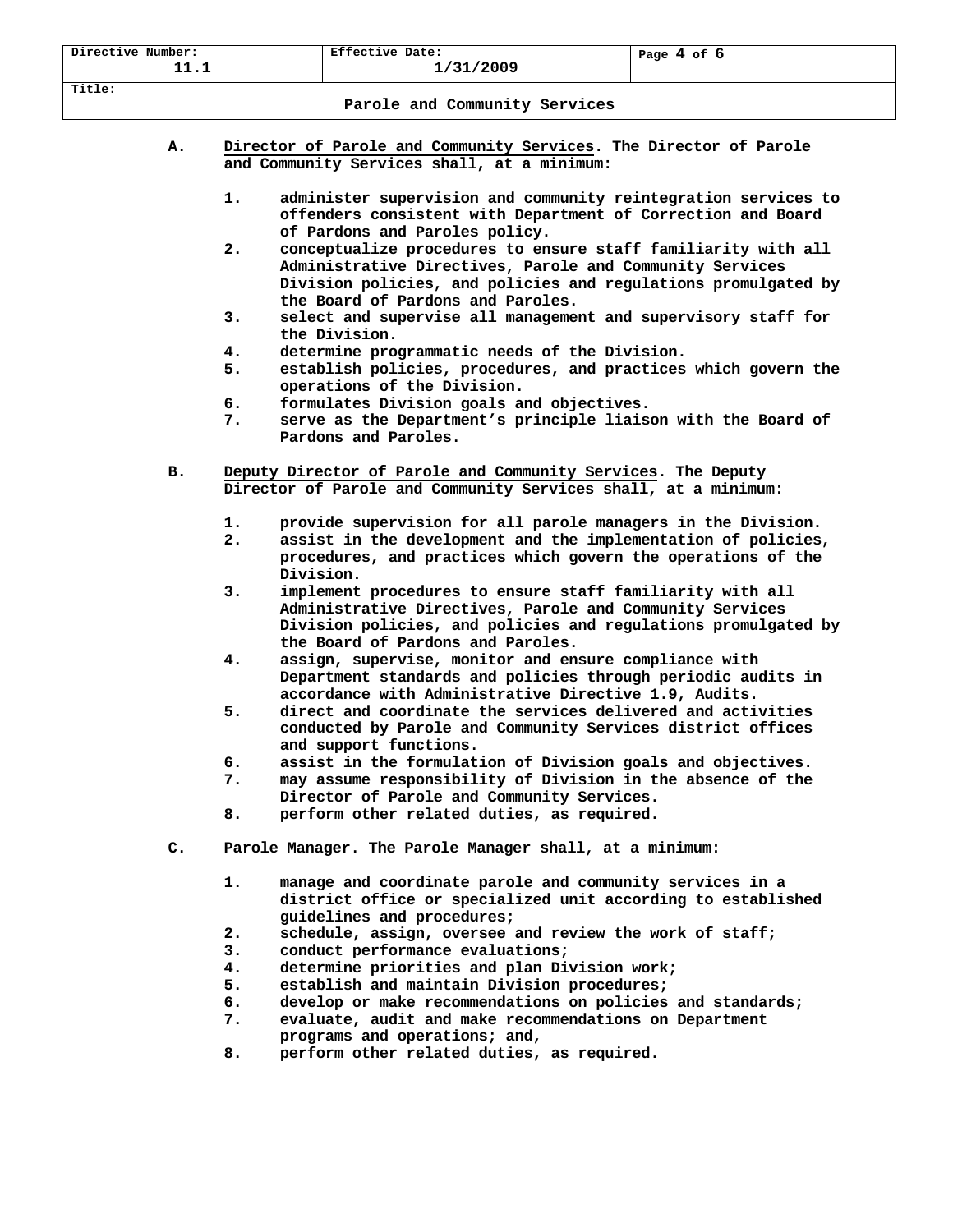|                                                                                                              | Directive Number:                                                                                                                                                                                                                                                        |                                                                           | Effective Date:                                                                                                    | Page 5 of 6 |  |  |  |  |
|--------------------------------------------------------------------------------------------------------------|--------------------------------------------------------------------------------------------------------------------------------------------------------------------------------------------------------------------------------------------------------------------------|---------------------------------------------------------------------------|--------------------------------------------------------------------------------------------------------------------|-------------|--|--|--|--|
| 11.1                                                                                                         |                                                                                                                                                                                                                                                                          |                                                                           | 1/31/2009                                                                                                          |             |  |  |  |  |
| Title:                                                                                                       |                                                                                                                                                                                                                                                                          |                                                                           |                                                                                                                    |             |  |  |  |  |
| Parole and Community Services                                                                                |                                                                                                                                                                                                                                                                          |                                                                           |                                                                                                                    |             |  |  |  |  |
|                                                                                                              | Parole Officer (PO-2). The Parole Officer 2 shall, at a minimum:<br>D.                                                                                                                                                                                                   |                                                                           |                                                                                                                    |             |  |  |  |  |
|                                                                                                              | 1.<br>perform case management and counseling activities for an<br>assigned group of offenders;                                                                                                                                                                           |                                                                           |                                                                                                                    |             |  |  |  |  |
|                                                                                                              |                                                                                                                                                                                                                                                                          | 2.                                                                        | conduct preliminary investigations and coordinate and<br>authorize release of offenders;                           |             |  |  |  |  |
|                                                                                                              |                                                                                                                                                                                                                                                                          | 3.                                                                        | investigate and approve requests for out of state supervision;                                                     |             |  |  |  |  |
|                                                                                                              |                                                                                                                                                                                                                                                                          | 4.                                                                        | review case files, conduct needs assessment and develop a plan<br>for supervision;                                 |             |  |  |  |  |
|                                                                                                              |                                                                                                                                                                                                                                                                          | 5.                                                                        | coordinate development of a rehabilitation program for<br>offenders;                                               |             |  |  |  |  |
|                                                                                                              |                                                                                                                                                                                                                                                                          | б.                                                                        | make appropriate referrals to community based programs for<br>necessary treatment and evaluation;                  |             |  |  |  |  |
|                                                                                                              |                                                                                                                                                                                                                                                                          | 7.                                                                        | monitor offender progress while in treatment;                                                                      |             |  |  |  |  |
| 8.<br>lead lower level employees as assigned; and,                                                           |                                                                                                                                                                                                                                                                          |                                                                           |                                                                                                                    |             |  |  |  |  |
|                                                                                                              |                                                                                                                                                                                                                                                                          | 9.                                                                        | perform other related duties, as required.                                                                         |             |  |  |  |  |
|                                                                                                              | Parole Officer (PO-1). The Parole Officer 1 shall, at a minimum:<br>Е.                                                                                                                                                                                                   |                                                                           |                                                                                                                    |             |  |  |  |  |
|                                                                                                              |                                                                                                                                                                                                                                                                          | 1.                                                                        | perform tasks associated with community supervision, guidance<br>and control of an assigned caseload of offenders; |             |  |  |  |  |
| conduct preliminary investigations and assist in coordinating<br>2.<br>and authorizing release of offenders; |                                                                                                                                                                                                                                                                          |                                                                           |                                                                                                                    |             |  |  |  |  |
|                                                                                                              |                                                                                                                                                                                                                                                                          | з.                                                                        | review offender case files:                                                                                        |             |  |  |  |  |
|                                                                                                              |                                                                                                                                                                                                                                                                          | 4.                                                                        | conduct needs assessment and develop a plan for supervision;                                                       |             |  |  |  |  |
|                                                                                                              |                                                                                                                                                                                                                                                                          | 5.                                                                        | coordinate development of a rehabilitation program for<br>offenders;                                               |             |  |  |  |  |
|                                                                                                              |                                                                                                                                                                                                                                                                          | б.                                                                        | make appropriate referrals to community based programs for<br>necessary treatment and evaluation;                  |             |  |  |  |  |
|                                                                                                              |                                                                                                                                                                                                                                                                          | 7.                                                                        | monitor offender progress while in treatment;                                                                      |             |  |  |  |  |
|                                                                                                              |                                                                                                                                                                                                                                                                          | 8.                                                                        | prepare notes, reports and written documentation; and,                                                             |             |  |  |  |  |
|                                                                                                              |                                                                                                                                                                                                                                                                          | 9.                                                                        | perform other related duties, as required.                                                                         |             |  |  |  |  |
| 8.                                                                                                           | Weapons and Equipment. Unless otherwise ordered by the Director of Parole                                                                                                                                                                                                |                                                                           |                                                                                                                    |             |  |  |  |  |
|                                                                                                              |                                                                                                                                                                                                                                                                          |                                                                           | and Community Services, parole officers and managers shall be issued the                                           |             |  |  |  |  |
|                                                                                                              | following:                                                                                                                                                                                                                                                               |                                                                           |                                                                                                                    |             |  |  |  |  |
| Department issued firearm;<br>А.                                                                             |                                                                                                                                                                                                                                                                          |                                                                           |                                                                                                                    |             |  |  |  |  |
|                                                                                                              | soft body armor;<br>в.                                                                                                                                                                                                                                                   |                                                                           |                                                                                                                    |             |  |  |  |  |
| state-owned motor vehicle;<br>$\mathbf{c}$ .<br>handcuffs;<br>D.                                             |                                                                                                                                                                                                                                                                          |                                                                           |                                                                                                                    |             |  |  |  |  |
|                                                                                                              |                                                                                                                                                                                                                                                                          |                                                                           |                                                                                                                    |             |  |  |  |  |
|                                                                                                              | Е.<br>chemical agent;                                                                                                                                                                                                                                                    |                                                                           |                                                                                                                    |             |  |  |  |  |
| cellular telephone; and,<br>F.                                                                               |                                                                                                                                                                                                                                                                          |                                                                           |                                                                                                                    |             |  |  |  |  |
|                                                                                                              |                                                                                                                                                                                                                                                                          | G.<br>pager.                                                              |                                                                                                                    |             |  |  |  |  |
|                                                                                                              | Employees assigned state equipment shall turn-in such equipment when the<br>employee is on any type of leave or workers' compensation in excess of two<br>(2) weeks. All equipment turn-in shall be in accordance with the<br>provisions of the Field Operations Manual. |                                                                           |                                                                                                                    |             |  |  |  |  |
|                                                                                                              |                                                                                                                                                                                                                                                                          |                                                                           |                                                                                                                    |             |  |  |  |  |
| 9.                                                                                                           | Physical/Duty Requirements and Working Conditions. Each parole officer and<br>parole manager shall possess and retain sufficient strength, stamina,                                                                                                                      |                                                                           |                                                                                                                    |             |  |  |  |  |
|                                                                                                              | agility and endurance to perform all assigned duties as required.<br>Personnel assigned a state-owned motor vehicle and/or a Department issued                                                                                                                           |                                                                           |                                                                                                                    |             |  |  |  |  |
|                                                                                                              |                                                                                                                                                                                                                                                                          | weapon shall possess a valid driver's license and shall retain Department |                                                                                                                    |             |  |  |  |  |

**weapons certification, respectively. Each parole officer and parole**

**manager shall also obtain NCIC/COLLECT certification.**